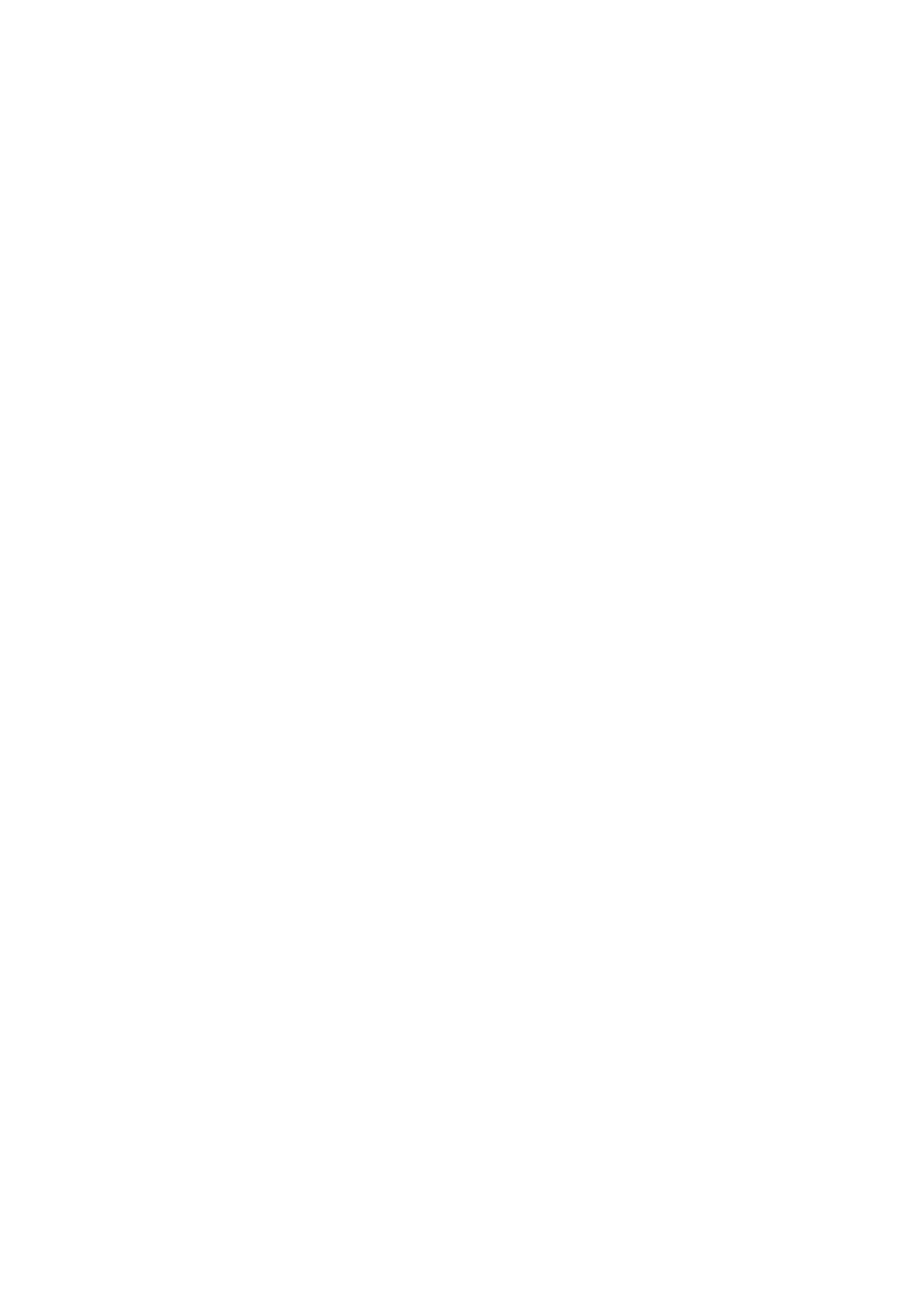#### **Aims**

The aims of relationships and sex education (RSE) at our school are to:

- $\triangleright$  Provide a framework in which sensitive discussions can take place
- $\triangleright$  Prepare pupils for puberty, and give them an understanding of sexual development and the importance of health and hygiene
- $\triangleright$  Help pupils develop feelings of self-respect, confidence and empathy
- $\triangleright$  Create a positive culture around issues of sexuality and relationships
- $\triangleright$  Teach pupils the correct vocabulary to describe themselves and their bodies

# **Statutory Requirements**

As a primary academy school, we must provide relationships education to all pupils in accordance with section 34 of the Children and Social work act 2017.

We are expected to offer all pupils a curriculum that is similar to the National Curriculum, including requirements to teach science, which would include the elements of sex education contained in the science curriculum. In teaching RSE, we are required by our funding agreements to have regard to guidance issued by the secretary of state as outlined in section 403 of the Education Act 1996.

At The West Park Academy, we teach RSE as set out in this policy.

# **Policy Development**

This policy has been developed in consultation with staff, pupils and parents. The consultation and policy development process involved the following steps:

1. Review – a working group pulled together all relevant information including relevant national and local guidance;

2. Staff consultation – all school staff were given the opportunity to look at the policy and make recommendations;

3. Parent/stakeholder consultation – parents and any interested parties were invited to give their comments about the policy;

4. Pupil consultation – we investigated what exactly pupils want from their RSE;

5. Ratification – once amendments were made, the policy was shared with governors and ratified.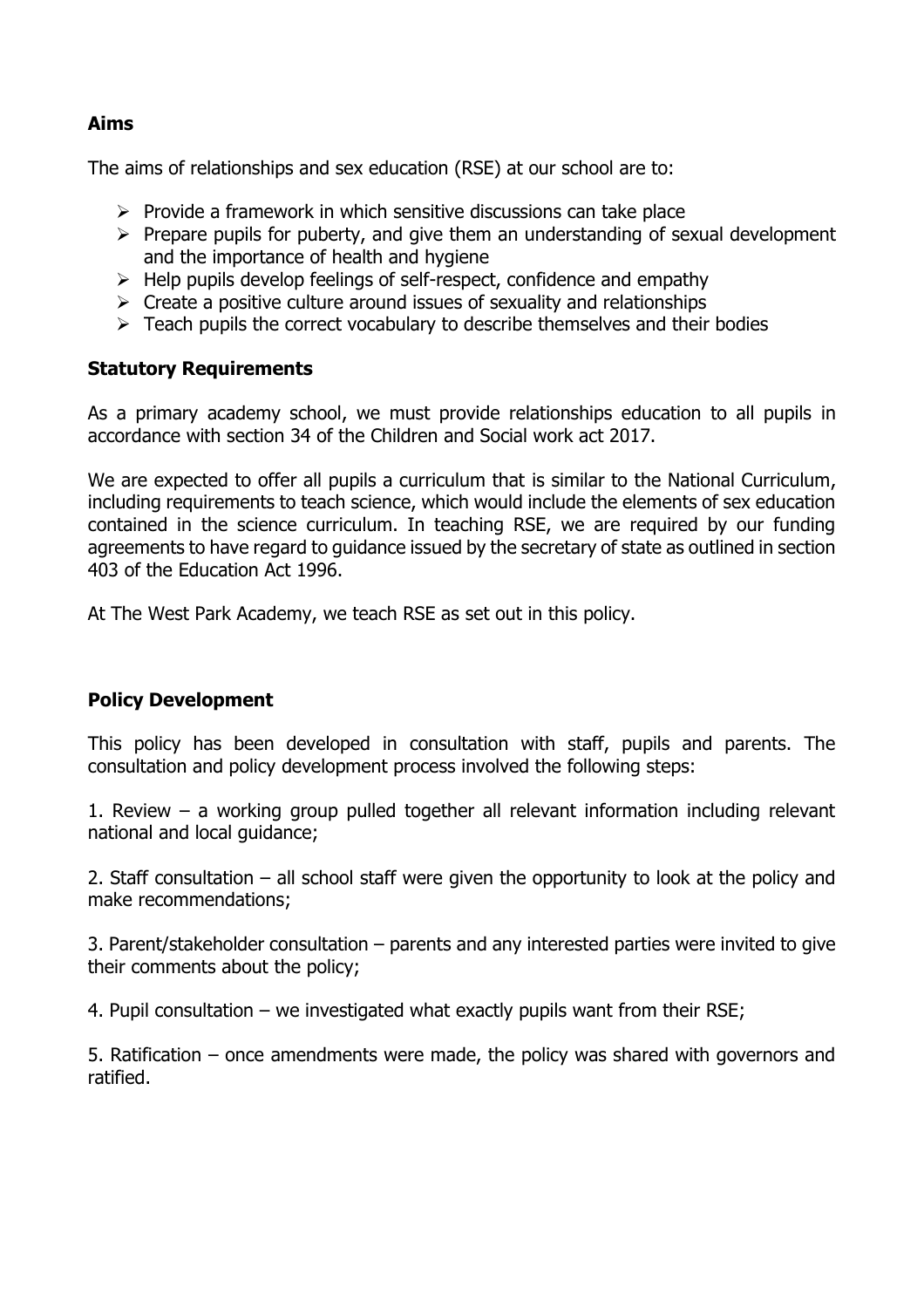# **Definition**

RSE is about the emotional, social and cultural development of pupils, and involves learning about relationships, healthy lifestyles, diversity and personal identity.

RSE involves a combination of sharing information, and exploring issues and values.

### **Curriculum**

Our curriculum is set out as per Appendix 1, but we may need to adapt it as and when necessary.

We have developed the curriculum in consultation with parents, pupils and staff, taking into account the age, needs and feelings of pupils. If pupils ask questions outside the scope of this policy, teachers will respond in an appropriate manner so children are fully informed and do not seek answers online.

Primary sex education will focus on preparing boys and girls for the changes that adolescence brings

For more information about our curriculum, see our curriculum map in Appendix 1.

#### **Delivery of RSE**

RSE is taught in a cross-curricular approach, alongside the science curriculum, PSHE, ICT, RE, assemblies, school values and golden threads.

Relationships education focuses on teaching the fundamental building blocks and characteristics of positive relationships including:

- $\triangleright$  Families and people who care for me
- $\triangleright$  Caring friendships
- $\triangleright$  Respectful relationships
- $\triangleright$  Online relationships
- $\triangleright$  Being safe

Across all Key Stages, pupils will be supported with developing the following skills:

- $\triangleright$  Communication, including how to manage changing relationships and emotions;
- $\triangleright$  Recognising and assessing potential risks;
- > Assertiveness;
- $\triangleright$  Seeking help and support when required;
- $\triangleright$  Informed decision-making;
- $\triangleright$  Self-respect and empathy for others;
- $\triangleright$  Recognising and maximising a healthy lifestyle;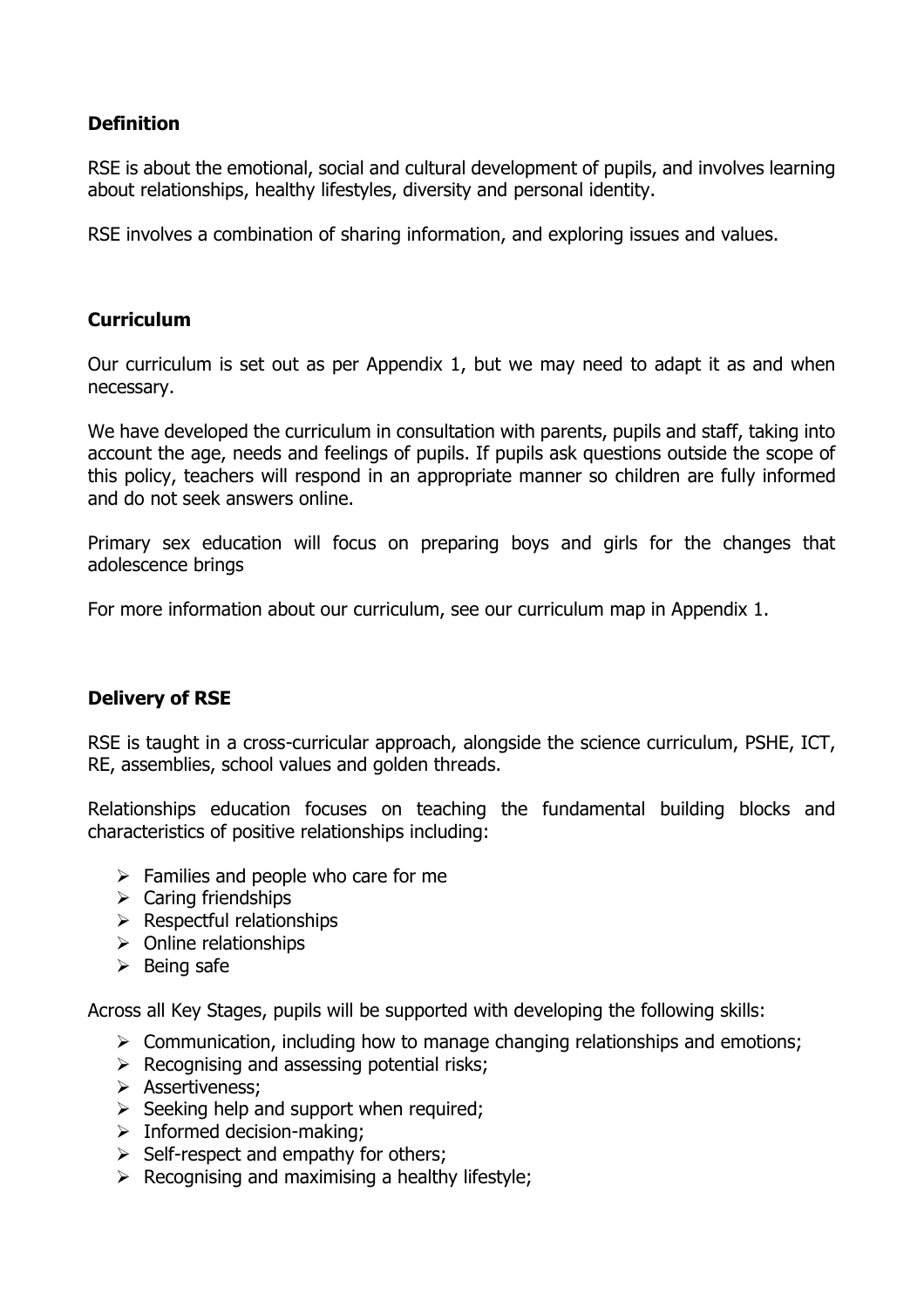- $\triangleright$  Managing conflict;
- $\triangleright$  Discussion and group work.

In Forge Trust schools, we follow the Christopher Winter Project scheme of work (Teaching SRE with Confidence in Primary Schools), which has been awarded the Pamela Sheridan Award for Excellence in recognition of their pioneering professional development programme in RSE. It has also been awarded the quality mark by the PSHE Association.

These areas of learning are taught within the context of family life, taking care to ensure that there is no stigmatisation of children based on their home circumstances. (Families can include single parent families, LGBT parents, families headed by grandparents, adoptive parents, foster parents/carers amongst other structures). We are also sensitive to the fact that some children may have a different structure of support around them (for example: looked after children or young carers).

# **Roles and Responsibilities**

#### **The Board of Trustees**

The Board of Trustees has approved this policy and will hold the Principal of each academy to account for its implementation.

### **The Principal**

The Principal of each academy is responsible for ensuring that RSE is taught consistently across the school, and for managing requests to withdraw pupils from any non-statutory components of RSE.

#### **Staff**

Staff are responsible for:

- $\triangleright$  Delivering RSE in a sensitive way;
- $\triangleright$  Modelling positive attitudes to RSE;
- $\triangleright$  Monitoring progress;
- $\triangleright$  Responding to the needs of individual pupils;
- $\triangleright$  Responding appropriately to pupils whose parents wish them to be withdrawn from the non-statutory components of RSE.
- $\blacktriangleright$

Staff do not have the right to opt out of teaching RSE. Staff who have concerns about teaching RSE are encouraged to discuss this with the Principal.

#### **Pupils**

Pupils are expected to engage fully in RSE and, when discussing issues related to RSE, treat others with respect and sensitivity.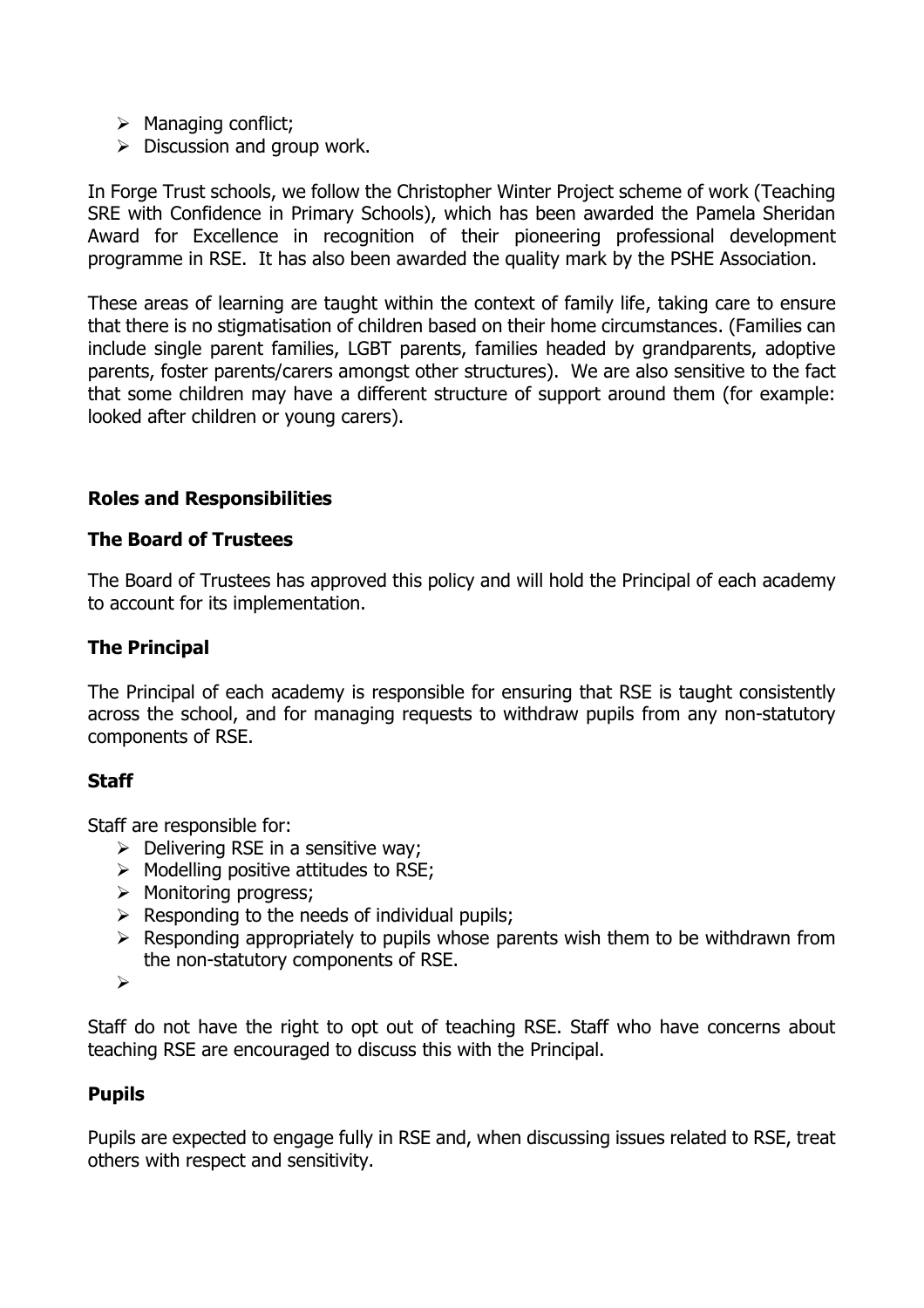#### **Parents' Right to Withdraw**

Parents have the right to withdraw their children from the non-statutory components of RSE. Before doing so, parents are encouraged to talk to the class teacher and/or view teaching resources in order to inform any decisions regarding withdrawing their child. Requests for withdrawal should be put in writing and addressed to the Principal. A copy of withdrawal requests will be placed in the pupil's educational record. The Principal will discuss the request with parents and take appropriate action. Alternative work will be given to pupils who are withdrawn from RSE. The RSE curriculum will be shared with parents to ensure coverage if pupils are withdraw. The RSE policy will be shared with any parents who wish to withdraw their child.

# **Training**

Staff are trained on the delivery of RSE as part of their induction and it is included in our continuing professional development calendar.

The Principal will also invite visitors from outside the school, such as school nurses or sexual health professionals, to provide support and training to staff teaching RSE where required.

#### **Monitoring**

The delivery of RSE is monitored by the Senior Leadership Team (SLT) through planning and book scrutinies, learning walks and pupil voice.

Pupils' development in RSE is monitored by class teachers as part of our internal assessment systems.

This policy will be reviewed by Trustees on an annual basis. At each review, the policy will be approved by the Board of Trustees.